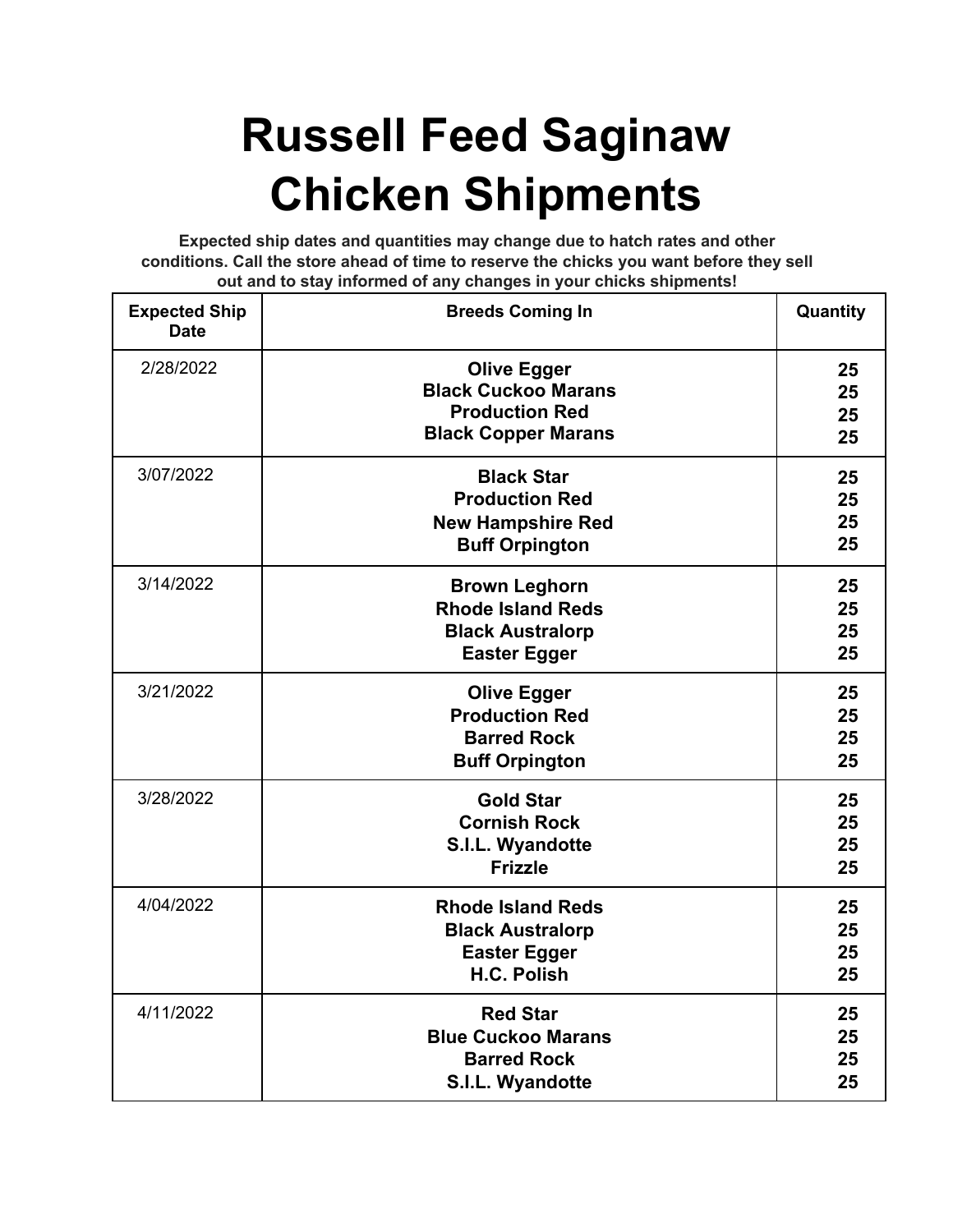| 4/13/2022 | <b>Olive Egger</b><br><b>Easter Egger</b><br>H.C. Crested<br>H.C. Bantams<br>H.C. Geese                                | 25<br>25<br>25<br>25<br>10       |
|-----------|------------------------------------------------------------------------------------------------------------------------|----------------------------------|
| 4/20/2022 | <b>Gold Star</b><br><b>Rhode Island Reds</b><br><b>New Hampshire Red</b><br><b>Black Copper Marans</b>                 | 25<br>25<br>25<br>25             |
| 4/27/2022 | <b>Ideal 236</b><br><b>Black Star</b><br><b>Cornish Rock</b><br>S.I.L. Wyandotte                                       | 25<br>25<br>25<br>25             |
| 5/02/2022 | <b>Blue Laced Red Wyandotte</b><br><b>Lavender Orpington</b><br><b>Easter Egger</b><br><b>Welbars</b>                  | 25<br>25<br>25<br>25             |
| 5/09/2022 | <b>Gold Star</b><br><b>Rhode Island Reds</b><br><b>Barred Rock</b><br><b>Buff Orpington</b>                            | 25<br>25<br>25<br>25             |
| 5/16/2022 | <b>Black Star</b><br><b>Production Red</b><br><b>Cornish Rock</b><br>S.I.L. Wyandotte                                  | 25<br>25<br>25<br>25             |
| 5/23/2022 | <b>Red Star</b><br><b>Lavender Orpington</b><br><b>Black Australorp</b><br><b>Welbars</b>                              | 25<br>25<br>25<br>25             |
| 6/01/2022 | <b>Gold Star</b><br><b>Rhode Island Reds</b><br><b>Easter Egger</b><br>H.C. Crested<br><b>H.C. Ducks</b><br>H.C. Geese | 25<br>25<br>25<br>25<br>25<br>10 |
| 6/08/2022 | <b>New Hampshire Red</b><br><b>Barred Rock</b>                                                                         | 25<br>25                         |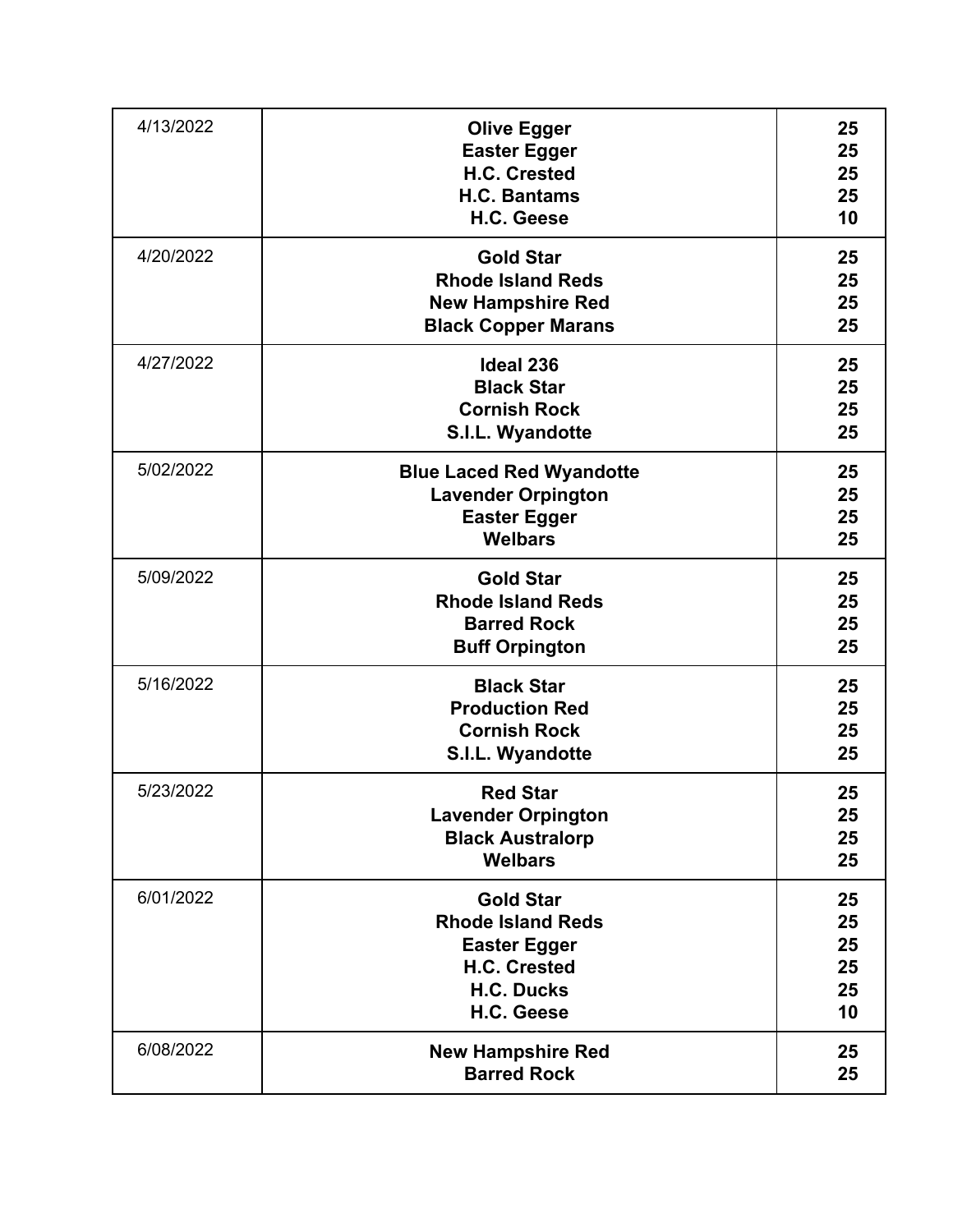|           | <b>Black Australorp</b><br><b>Olive Egger</b>                                                       | 25<br>25             |
|-----------|-----------------------------------------------------------------------------------------------------|----------------------|
| 6/15/2022 | <b>Black Star</b><br><b>Production Red</b><br>H.C. Polish<br><b>Black Copper Marans</b>             | 25<br>25<br>25<br>25 |
| 6/22/2022 | <b>Red Star</b><br><b>Blue Laced Red Wyandotte</b><br><b>Lavender Orpington</b><br>S.I.L. Wyandotte | 25<br>25<br>25<br>25 |
| 6/29/2022 | <b>New Hampshire Red</b><br><b>Cornish Rock</b><br><b>Buff Orpington</b><br><b>Welbars</b>          | 25<br>25<br>25<br>25 |
| 7/06/2022 | <b>Gold Star</b><br><b>Rhode Island Reds</b><br>H.C. Crested<br><b>Cream Leghorn</b>                | 25<br>25<br>25<br>25 |
| 7/13/2022 | <b>Black Star</b><br><b>Blue Laced Red Wyandotte</b><br><b>Barred Rock</b><br><b>H.C. Bantams</b>   | 25<br>25<br>25<br>25 |
| 7/20/2022 | <b>Ideal 236</b><br><b>Red Star</b><br><b>Cornish Rock</b><br><b>Cuckoo Marans</b>                  | 25<br>25<br>25<br>25 |
| 7/27/2022 | <b>Production Red</b><br>S.I.L. Wyandotte<br><b>Easter Egger</b><br>H.C. Polish                     | 25<br>25<br>25<br>25 |
| 8/03/2022 | <b>Gold Star</b><br><b>Lavender Orpington</b><br><b>New Hampshire Red</b><br><b>H.C. Guineas</b>    | 25<br>25<br>25<br>50 |
| 8/10/2022 | <b>Black Australorp</b><br><b>Buff Orpington</b><br>H.C. Crested                                    | 25<br>25<br>25       |